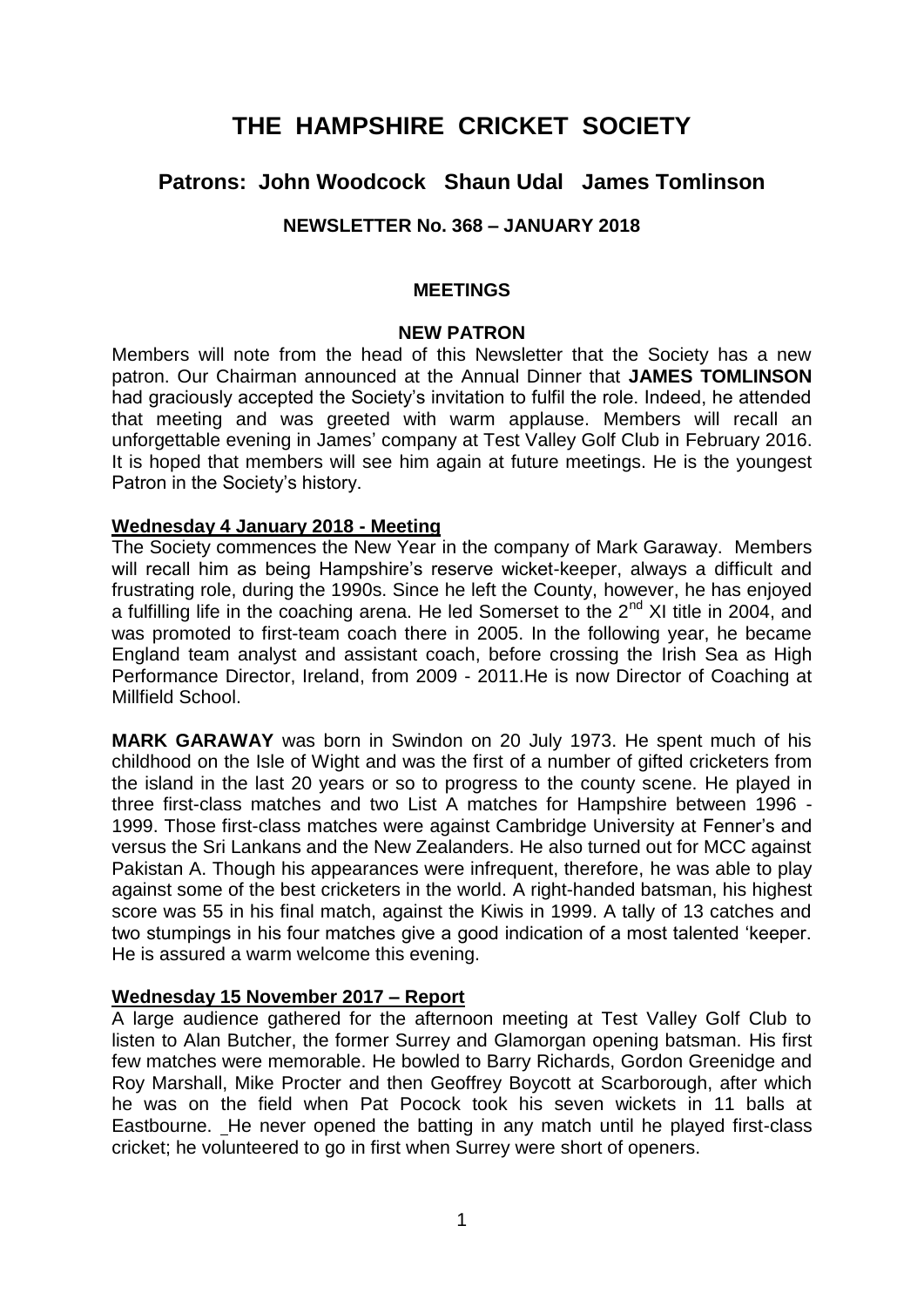He played in an era of a golden age in county cricket, laced with great fast bowlers, including Michael Holding (then at Lancashire), Malcolm Marshall, Imran Khan, Sylvester Clarke, Curtley Ambrose and Courtney Walsh. He remarked that they came in different shapes and sizes, and with contrasting actions and personal traits. He never knew which version of Imran was going to turn up. Imran once bowled gentle medium-pacers to him on a Hove green top. Clarke, of course, was on his side.

Robert Mugabe had resigned the day before the meeting and, having spent some time in Zimbabwe, our speaker had obviously enjoyed himself celebrating the event. He confirmed that Zimbabwean cricket was inextricably linked with the economy and political issues, which influenced the provision of sparse facilities, players not being paid and team selection. It was a most entertaining and informative address, which prompted a large number of questions from members.

#### **Wednesday 6 December 2017 - Report**

Pat Pocock's address was full of anecdotes and stories on the characters he had met during his playing days. It was also an incisive and wise one, derived from a great love of the game and from observing how cricket had changed since he played his first match for Surrey in 1964. In his early years he learnt from the great, and very experienced spin bowlers in the game: Jim Laker, Tony Lock, Fred Titmus and Lance Gibbs. They taught him how to bowl. He learnt further from talking to Ken Barrington and bowling to such as Garfield Sobers. Graeme Swann has kept the spinners' flag flying, but he wondered from whom today's bowlers would draw upon for advice. The men with comparable experience to those from whom he learnt just weren't there anymore. There was a need to teach teachers and coach coaches in the nets and in match situations. He felt spin bowling had not changed; but there was a lack of skill and knowledge nowadays. The Championship programme severely inhibited the development of spinners. He acknowledged that county cricket would never pay its way, but the format was important for players to acquire skills and it was the major contributor to test cricket. Test and county cricket were interdependent. Without one, it was not possible to have the other.

He thought t20 cricket had changed the game significantly. Batsmen were chasing down higher and higher totals in other formats, due to the skills they had learnt in t20. He also commented that it was important that India, cricket's major financer, had to be aware of their responsibilities for managing the game.

After Pat Pocock's priceless address, members sat down for the Society's Annual Dinner. The conversation from around the tables seemed more animated than usual. It was another thoroughly sociable and enjoyable occasion. The popularity of the event was demonstrated by the fact that members had travelled from as far afield as Peterborough, London, Surrey Poole and all parts of Hampshire to attend.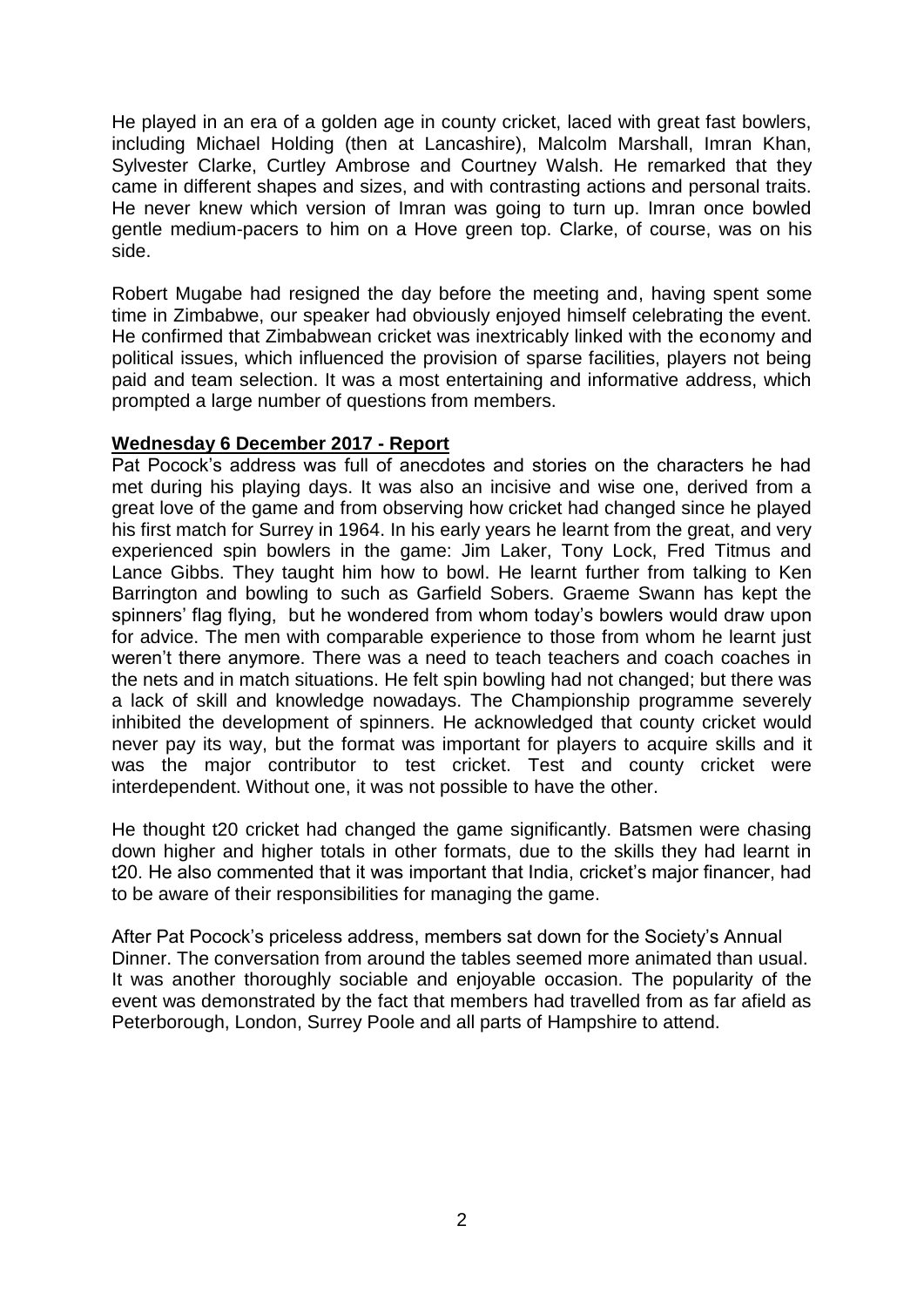#### **JAMES VINCE IN AUSTRALIA**

It is difficult to remember any selection for any tour that attracted so much opprobrium as that of James Vince for the series in Australia. If he was not affected by it, then he must be a resilient man indeed. The see saw criticism directed at him has done no credit to the British cricket press corps. John Woodcock and John Arlott would never have written in such judgemental terms.

He was almost set up to fail. With Joe Root opting to bat at four in the order, and Gary Ballance being adjudged to be better suited at five, Vince was the only batsman on the tour party who could conceivably bat at three. For the majority of his Hampshire career, he has batted at four, though he has scored centuries for the county coming in first wicket down.

(Ballance of course was not selected for this Test side and, after Perth, Dawid Malan would seem to have made the number five birth his own).

There was an early indication that Vince was highly regarded in the England set-up. He, rather than Joe Root or Alastair Cooke, was selected to front the early press conferences. Also, in the matches preceding the test, he held his catches which suggested an inner confidence. He had endured a torrid time in the field when he was originally selected for the test side in 2016.

He duly scored a fine 83 in the first innings at Brisbane. The press, after curmudgeonly accepting that he must play in the first instance, performed a virtual volte-face and praised him to the heavens. Many referred to his well-timed driving through the covers, his trademark stroke with which Hampshire supporters are so familiar. However, after three low scores in his ensuing innings, including what was admittedly an irresponsible waft outside off-stump second time around at Adelaide, they were calling for his head despite at that stage having recorded England's highest score in the series.

Thankfully, the management ignored the hue and cry and picked him for Perth. He responded with 26 in the first innings, and again was pilloried for being caught at the wicket. Many ignored the fact that the ball moved back on him off the pitch. If he was "last chance saloon" in the second, then it never showed. In a serene calm and controlled display he produced one of the most memorable innings in recent history. His driving off both front foot and back was exemplary. Fielders were just left standing as the ball sped past them stemming from his bewitching timing. He moved well forward, and well back, unlike most of his colleagues who tend to play from the crease or a few inches either side. He was equally at home against the pace of Starc, Cummings and Hazlewood, and the spin of Lyon, whom he neutralised by moving down the pitch to drive him through mid-off. He also swept the Australian spinner brutally just before his dismissal.

He was out to Starc, bowled by what has already been termed "the ball of the century". Bowling (left-arm) round the wicket the ball pitched middle-stump, but instead of carrying on down the legside turned to hit the off-stump. It was the fabled "Barnes ball" (after SF Barnes). Alec Bedser once bowled Bradman with such a delivery on the 1946/47 tour of Australia. However, both Barnes and Bedser were some mph slower than Starc.